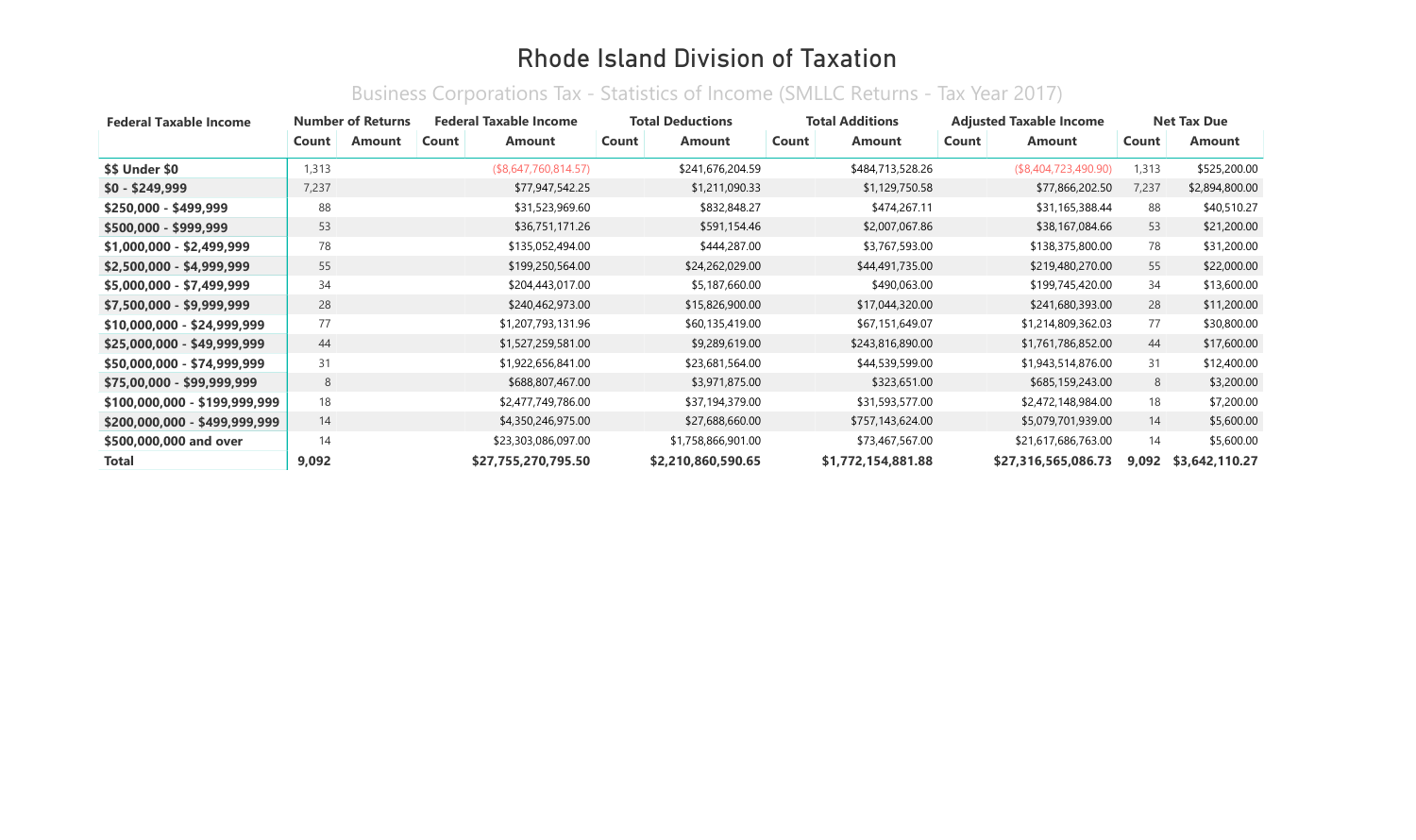Business Corporations Tax - Statistics of Income (SMLLC Returns - Deductions from Federal Taxable Income - Tax Year 2017)

| <b>Federal Taxable Income</b> |       |               |                | <b>Number of Returns Exempt Dividends And Interest</b> |                 | <b>Bonus Depreciation and Sec 179 - Deductions Discharge Of Indebtedness</b> |                |                    |       | <b>Modification For Tax Incentives</b> |
|-------------------------------|-------|---------------|----------------|--------------------------------------------------------|-----------------|------------------------------------------------------------------------------|----------------|--------------------|-------|----------------------------------------|
|                               | Count | <b>Amount</b> | Count          | Amount                                                 | Count           | <b>Amount</b>                                                                | Count          | <b>Amount</b>      | Count | Amount                                 |
| <b>\$\$ Under \$0</b>         | 1,313 |               | 3              | \$183,938,126.00                                       | 111             | \$57,928,907.59                                                              |                |                    |       |                                        |
| $$0 - $249,999$               | 7,237 |               |                | \$0.06                                                 | 79              | \$1,190,422.21                                                               |                |                    | 56    | \$21,606.06                            |
| \$250,000 - \$499,999         | 88    |               |                |                                                        | 19              | \$832,248.27                                                                 |                |                    |       | \$600.00                               |
| \$500,000 - \$999,999         | 53    |               |                |                                                        | 10              | \$591,154.46                                                                 |                |                    |       |                                        |
| \$1,000,000 - \$2,499,999     | 78    |               |                |                                                        |                 | \$444,287.00                                                                 |                |                    |       |                                        |
| \$2,500,000 - \$4,999,999     | 55    |               | $\overline{2}$ | \$779.00                                               | 13              | \$24,261,250.00                                                              |                |                    |       |                                        |
| \$5,000,000 - \$7,499,999     | 34    |               |                | \$269.00                                               | 8               | \$5,187,391.00                                                               |                |                    |       |                                        |
| $$7,500,000 - $9,999,999$     | 28    |               | $\overline{2}$ | \$487,758.00                                           | 10 <sup>°</sup> | \$15,339,142.00                                                              |                |                    |       |                                        |
| $$10,000,000 - $24,999,999$   | 77    |               |                | \$19,535.00                                            | 25              | \$46,005,382.00                                                              |                | \$14,110,502.00    |       |                                        |
| $$25,000,000 - $49,999,999$   | 44    |               |                |                                                        | 9               | \$9,289,619.00                                                               |                |                    |       |                                        |
| \$50,000,000 - \$74,999,999   | 31    |               |                | \$1.00                                                 | 8               | \$23,681,563.00                                                              |                |                    |       |                                        |
| \$75,00,000 - \$99,999,999    | 8     |               |                |                                                        | 3               | \$3,971,875.00                                                               |                |                    |       |                                        |
| \$100,000,000 - \$199,999,999 | 18    |               |                |                                                        |                 | \$37,194,379.00                                                              |                |                    |       |                                        |
| \$200,000,000 - \$499,999,999 | 14    |               |                |                                                        | $\overline{4}$  | \$27,688,660.00                                                              |                |                    |       |                                        |
| \$500,000,000 and over        | 14    |               |                | \$346,412.00                                           |                 | \$245,463,808.00                                                             |                | \$1,513,056,681.00 |       |                                        |
| <b>Total</b>                  | 9,092 |               | 12             | \$184,792,880.06                                       | 316             | \$499,070,088.53                                                             | $\mathbf{2}^-$ | \$1,527,167,183.00 | 57    | \$22,206.06                            |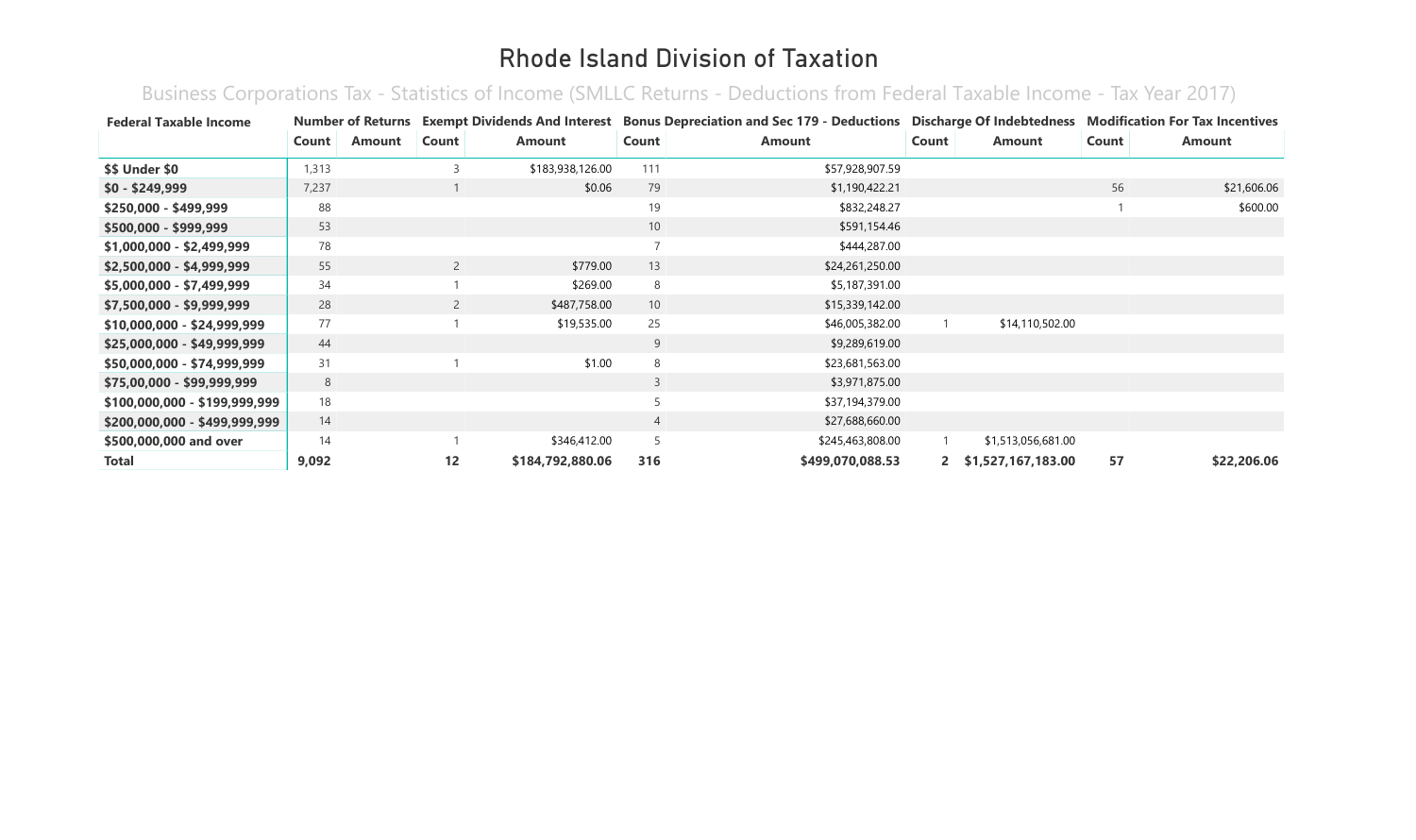Business Corporations Tax - Statistics of Income (SMLLC Returns - Additions to Federal Taxable Income - Tax Year 2017)

| <b>Federal Taxable Income</b> |       | <b>Number of Returns</b> |                | Interest Income |                | <b>Bonus Depreciation and Sec 179 - Additions</b> |             | <b>Intangible Addback</b> |
|-------------------------------|-------|--------------------------|----------------|-----------------|----------------|---------------------------------------------------|-------------|---------------------------|
|                               | Count | <b>Amount</b>            | Count          | <b>Amount</b>   | Count          | <b>Amount</b>                                     | Count       | <b>Amount</b>             |
| <b>\$\$ Under \$0</b>         | 1,313 |                          | 18             | \$3,285,847.55  | 102            | \$481,427,761.71                                  |             |                           |
| $$0 - $249,999$               | 7,237 |                          |                | \$2,622.04      | 46             | \$1,127,128.54                                    |             |                           |
| \$250,000 - \$499,999         | 88    |                          |                |                 | 13             | \$474,267.11                                      |             |                           |
| \$500,000 - \$999,999         | 53    |                          |                |                 | 6              | \$2,007,067.86                                    |             |                           |
| \$1,000,000 - \$2,499,999     | 78    |                          |                |                 | 13             | \$3,767,593.00                                    |             |                           |
| \$2,500,000 - \$4,999,999     | 55    |                          | $\overline{2}$ | \$65,868.00     | 10             | \$44,425,867.00                                   |             |                           |
| \$5,000,000 - \$7,499,999     | 34    |                          |                |                 | 3              | \$490,063.00                                      |             |                           |
| \$7,500,000 - \$9,999,999     | 28    |                          | $\overline{2}$ | \$231,137.00    | 6              | \$16,813,183.00                                   |             |                           |
| \$10,000,000 - \$24,999,999   | 77    |                          |                |                 | 16             | \$67,151,649.07                                   |             |                           |
| \$25,000,000 - \$49,999,999   | 44    |                          | $\mathbf{1}$   | \$87,147.00     | 14             | \$243,729,743.00                                  |             |                           |
| \$50,000,000 - \$74,999,999   | 31    |                          |                |                 | 11             | \$39,710,942.00                                   |             | \$4,828,764.00            |
| \$75,00,000 - \$99,999,999    | 8     |                          |                |                 | $\mathbf{1}$   | \$323,651.00                                      |             |                           |
| \$100,000,000 - \$199,999,999 | 18    |                          |                |                 | $\overline{7}$ | \$31,593,577.00                                   |             |                           |
| \$200,000,000 - \$499,999,999 | 14    |                          |                | \$4,621,379.00  | 6              | \$666,414,494.00                                  |             | \$86,107,751.00           |
| \$500,000,000 and over        | 14    |                          | 2              | \$33,689,263.00 | 2              | \$39,778,304.00                                   |             |                           |
| Total                         | 9,092 |                          | 27             | \$41,983,263.59 | 256            | \$1,639,235,291.29                                | $2^{\circ}$ | \$90,936,515.00           |